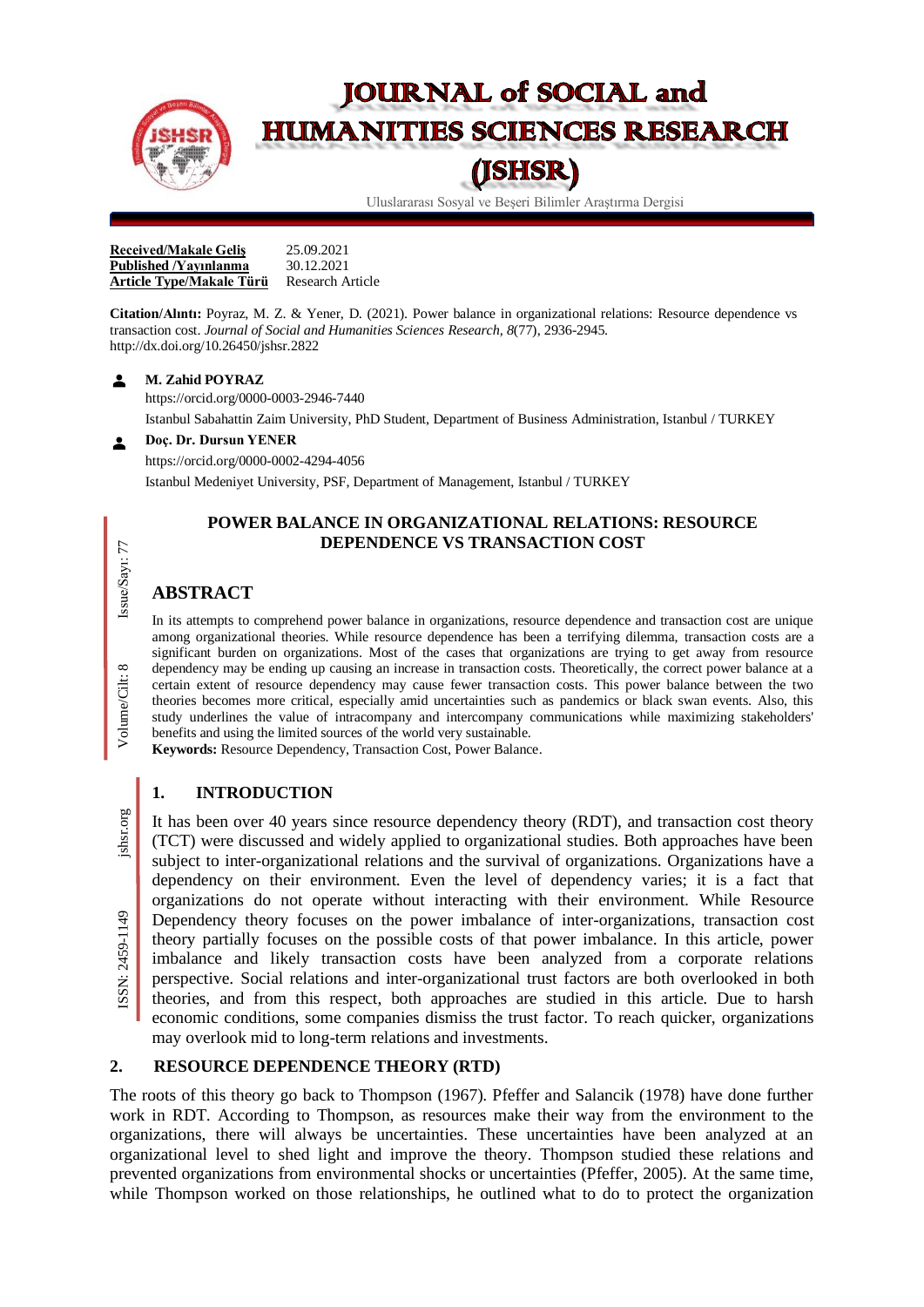from external shocks (Pfeffer, 2005). Reaching the sources easily and quickly under the way can be controlled because this is a more manageable method. Organizations try to get the sources rapidly, fast, and incontrollable ways because this enables them to manage their operation field freely. This is why the idea is always to reduce the dependency on the other organizations while increasing dependence on the different organizations (Jones, 2010). Accessing and facilitating sources in a selfcontrollable and secure way is crucial for RDT. Therefore, organizations try to minimize their dependency on the sources they depend on and maximize the dependence of their environments on them. This approach pushes organizations to continue research to find alternative players in their environment or eliminate alternative players.

There are two ways to control RD. These tactics and strategies are called *buffering* and *bridging* (Scott, 2003). Once again, the main goal of these strategies is to reduce the dependency between organizations. *Buffering* mainly focuses on protecting the borders of organizations (Johnson, 1995). Meanwhile, it helps to increase the tolerance or flexibility of an organization under limited time and resource conditions (Scott, 2003). Determining workflow, need of supplies, and increasing the raw material levels should aid smooth operations-the help mentioned above the manager to become more autonomic (Johnson, 1995). On the other hand, *bridging* strategies encourage mergers/vertical integration, joint ventures, and inter-organizational relationships. Mergers are commonly described as two companies are uniting under one roof. It is done to expand the organization's reach or to increase the organization's market share. Vertical integration can be explained; when a manufacturer company owns its supplier or its distributor. Bridging is done to increase environmental resilience.

Mergers are preferred due to three reasons. The first reason is reducing competition when the union is done with a competitor. The second is merging your supplier to reduce dependency. The third is to merge with another company to reduce the dependence on existing conditions. In other words, mergers are beneficial in adding variety to your portfolio (Hillman, Withers & Collins, 2009). Merging can be done either vertically or horizontally. A vertical merger is done when a supplier or a customer becomes a partner. It usually happens under strong dependencies (Pfeffer and Salancik, 1978). The party under higher dependence works for a niche sector prefers to merge its supplier (Davis and Powell, 1992). After millennia, mergers and acquisitions have become very popular. This technique has been commonly used in the past decades. As it is shown in the below chart in Turkey, direct foreign investment is increasing. Most of the figures are generated due to mergers and acquisitions. One of the main reasons for this can be that globalization increases competition, and competition eliminates the middle player. As of December 2020, around 73,679 companies with foreign capital operate in Turkey.



**Figure 1**: Companies with International Capital in Turkey (Cumulative, in thousands)

**Source:** Ministry of Trade, (2020), https://trade.gov.tr/.

A horizontal merger is done when a particular competitor that uses some sources becomes a partner. This prevents the uncertainty caused due to competition (Pfeffer and Salancik, 1978). The last merging strategy is also called variety merging. Organizations add variety to their activities to reduce tension and uncertainty (Davis and Powell, 1992). Another way of reducing uncertainty is cooptation. Having a well-networked solid board member can facilitate the needed relation for an organization.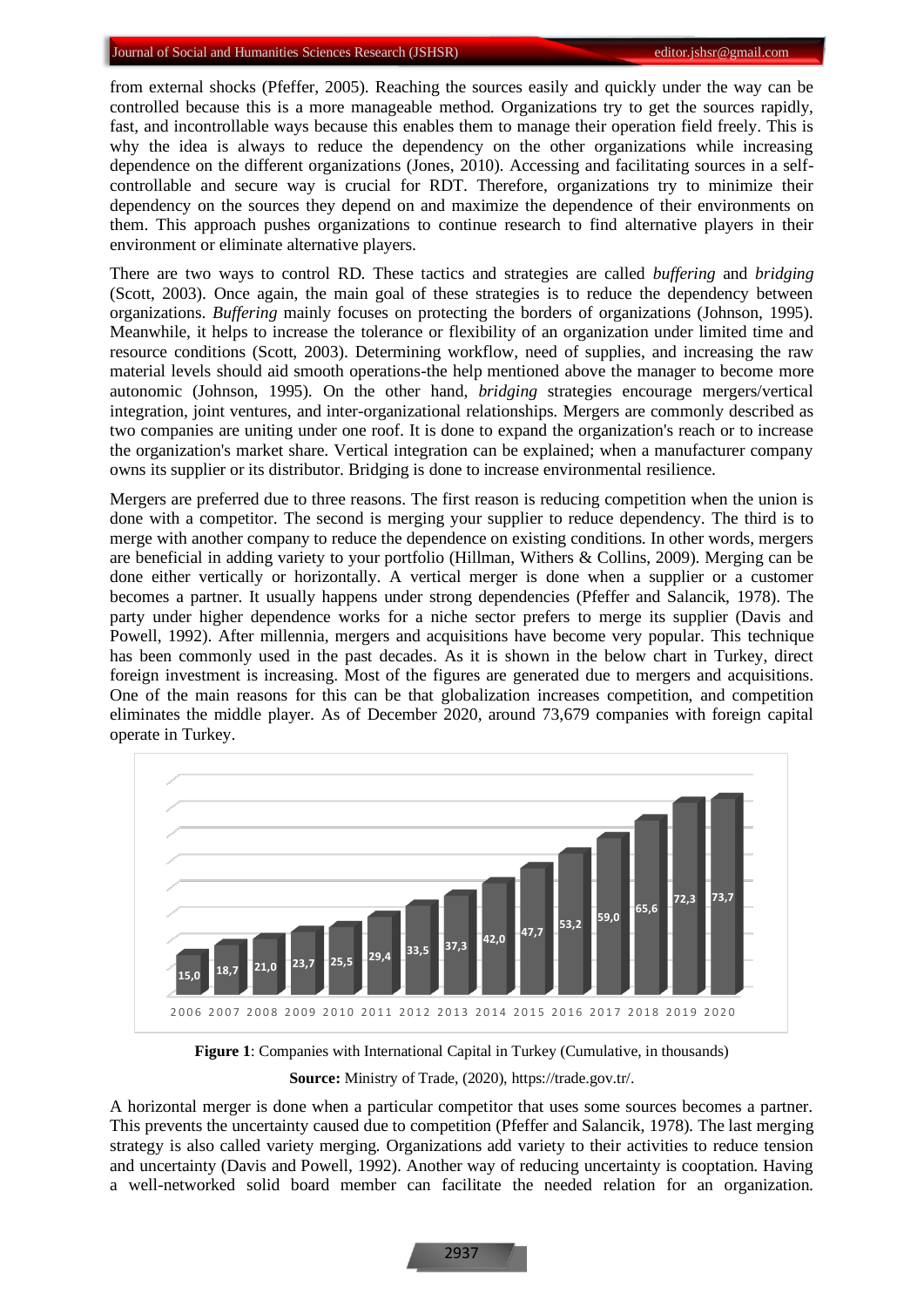Sometimes this particular board member can also work for an organization that your organization depends on.

Political actions can reduce uncertainty; however, "the created environment" controlled by laws and social sanctions is challenging to manage. According to Pfeffer and Salancik (1978), "organizations may use political means to alter the condition of the external economic environment" and that "organizations may use political mechanisms to create for themselves an environment that is better for their interest." In doing so, organizations continuously try to shape governmental regulations to generate a more beneficial environment. According to Meznar and Nigh (1995), organizations that are heavily reliant on the government are more likely to engage in political activity.

Executive succession is internally focused on answering adaptation to environmental uncertainty and dependencies. They have the following outcomes: the distribution of power and control within the organization is influenced by the environmental context, which includes contingencies, suspense, and interdependencies. The tenure and selection of principal organizational administrators are influenced by the distribution of power and management within the organization. Corporate policies and structures are the results of decisions affected by power and control distribution, and administrators who direct administrative activities impact those activities and the structures that result (Pfeffer  $\&$ Salancik, 1978). Thus, there is a higher chance of CEO turnover when there is more uncertainty and dependency in the environment.

## **2.1. Criticisms about RDT**

In many ways, the theory is detailed to explain the organizational environment. However, it can be said that the approach is not perfect, and there are several criticisms of it, together with several limitations and missing features. Some of the critics have been listed in Table 1 (Davis and Cobb, 2010; Donaldson, 1995; Demers, 2007; Johnson, 1995; Nienhüser, 2008).

| 1              | Lack of focus and leadership                                                                                                                                                     |
|----------------|----------------------------------------------------------------------------------------------------------------------------------------------------------------------------------|
| $\overline{2}$ | Even cooptation and organization structure has been analyzed, matrix, organic, team, and inner coordination<br>structures are missing.                                           |
| 3              | Considering the organization only a political structure                                                                                                                          |
| 4              | Joint ventures and mergers & acquisitions are analyzed at a sectorial level, not an organizational level                                                                         |
| 5              | Power theory helps to explain organizational behavior; however, not enough on changing environment and inter-<br>organizational relations                                        |
| 6              | RTD is widely objective, and it does not pay needed attention to social, cultural, and organizational parameters.                                                                |
| 7              | Individual behaviors are seen as organizational behaviors.                                                                                                                       |
| 8              | The focus of analyses is variable. According to the theory focus of it can be organizations, inter-organizations, or<br>resources. This variety limits in and around the theory. |
| 9              | It only focuses on adapting to the environment and managing it from top management and overlooks the other<br>parameters.                                                        |
| 10             | When subjective studies are analyzed, there are not many studies that draw criticism and a negative approach.                                                                    |

**Table 1:** Criticism on RDT

Joint ventures and mergers & acquisitions are very critical of power imbalance. Analyzing partnerships at an organizational level is always overlooked from the RDT perspective. Also, in light of associations, changing environments and inter-organizational relations should be researched. Another very critical lack of RDT is not enough attention on social, cultural, and organizational parameters. When the human factor is missing, trust concern evokes and creates RDT related transaction costs. RTD also needs to be more focused on leadership. Successful leaders can increase environmental resilience. Also, this should be connected to cooptation; therefore, leadership and cooptation aspects may need more profound research. The future and existing research may bring about a deeper look into RDT.

# **3. TRANSACTION COST THEORY**

The first relation between the organization and economic markets was declared by Nobel winner economist Ronald Coase (1937) based on neo-classical economic theory. His "the nature of the firm" article was looking to answer "Why do organizations exist?". According to Coase, if the markets function so well so then why do we need organizations? Therefore, transaction cost theory tries to answer "why organizations exist?" and why companies outsource activities to the markets. The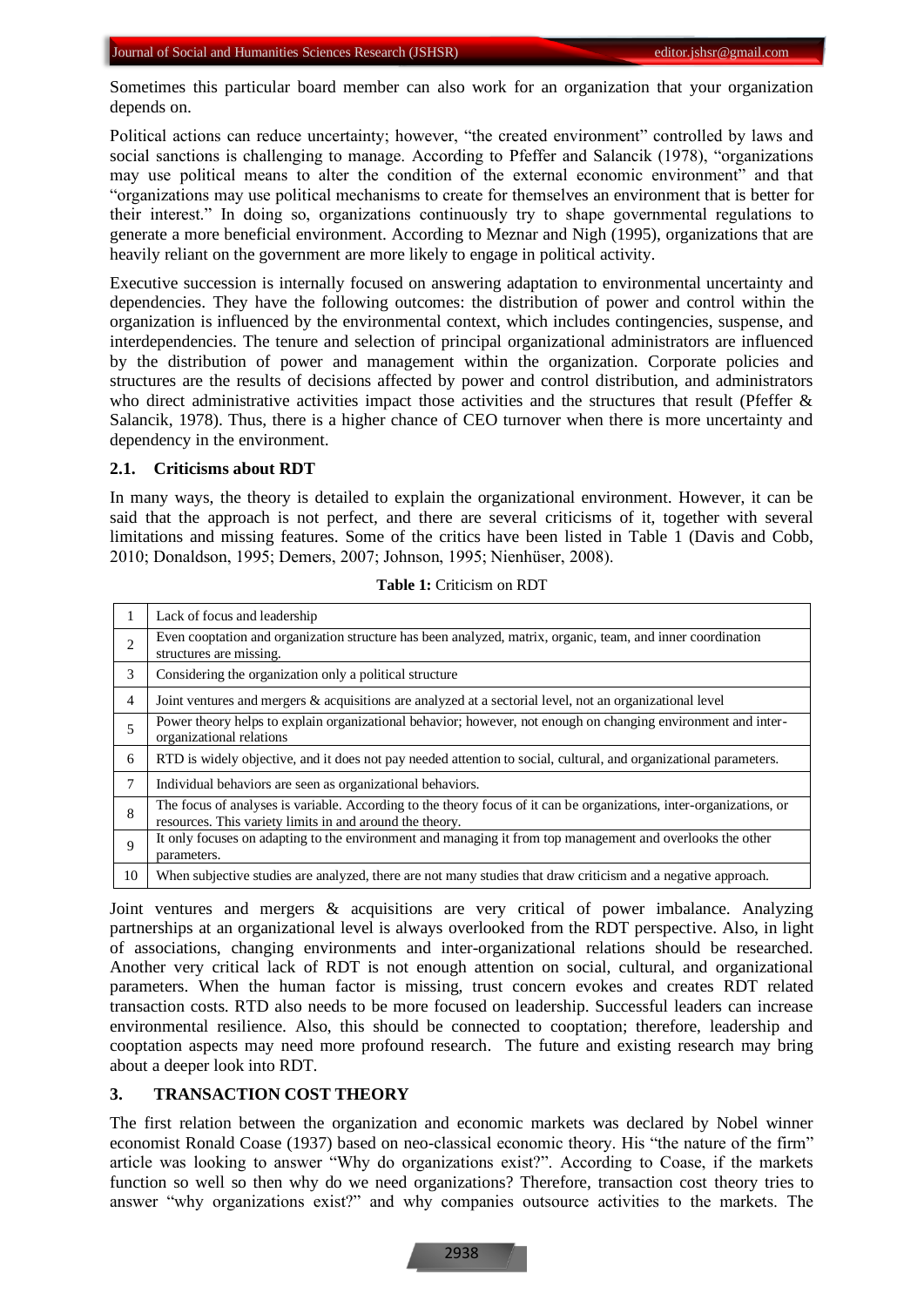transaction cost theory assumes that companies try to minimize the costs of resource flow with the markets and that firms try to lower the bureaucratic costs of transactions within the organization. Thus, organizations analyze the worth of resource flow with the markets against the bureaucratic costs of having them within the organization. Coase (1937) mentioned that every organization would expand as long as the organization's activities can be performed more economically within the organization than by outsourcing the activities to the markets. Oliver Williamson (1975, 1979, 1981, 1985) analyzed Coases's (1937) theorem thoroughly, and he is the one who overcame Coase's lack of putting theorem in function. Williamson brought new approaches and dimensions to the Transaction Cost Theory. The theory is commonly remembered by Williamson.

Williamson described transaction cost as an outcome of ex-ante and ex-post agreement costs. An exante cost is, creating an agreement, discussing it, negotiating it, and securing it. On the other hand, expost costs occur when transactions go over agreements boundaries. The parties put extra effort to put things back on track, which means more negotiations, managerial measures other than courts, and it may reach up to financial securities. Willimason (1975) stated that there are two alternative mechanisms to describe transactions. These are the market and hierarchy. Markets' mechanism relies on agreements that protect price-competitions and rights of transaction parties. The hierarchy mechanism brings the parties together under a third persons' (a manager) supervision. This third person has the right and the power to solve the problem during transactions. According to Barney and Hesterly (1996), are transactions performed in the market or at hierarchy? The choice is made depending on *behavioral assumptions* and *specifications of the transactions*.

#### **3.1. Behavioral Assumptions**

The behavioral assumption is one of the fundamental theories in both micro and macroeconomics. The premise is expressed, beneath their resource restrictions, individuals attempt to maximize their benefits, which can be described as more profit and outcomes (Moffatt, 2020). The two very crucial characteristics of the human under the behavioral assumption are bounded rationality and opportunism.

#### **3.1.1. Bounded Rationality**

People tend to be rational, but they can be only bounded rational (Simon, 1947). No agreement fulfills both parties. Williamson (1985) The cost of a perfect deal would be very high. Furthermore, it can also be claimed that there is no excellent agreement. When the level of uncertainty in transactions is high, it is likely to use market governance effectively. In other words, "Coase also suggested that when the transaction's uncertainty is low, and the knowledge required for market contracting is high, markets will be more efficient than firms in governing transactions" (Ulrich & Barney, 1984). Williamson (1985) states these uncertainties as price uncertainty, products performance, and other party's behavior. On the other hand, in hierarchies, close monitoring of each other's activities (Barney and Hesterly, 1996). Orders may also facilitate close monitoring of each other's reactions and foster common targets and objectives among transaction sides. Bounded rationality handicaps can thus be reduced.

## **3.1.2. Opportunism**

Humans care more for their benefits rather than the organizations. This is called opportunism. Humans are moral creatures, but the possibility of opportunism should always be considered (Williamson, 1975). The effort to know who is not righteous is the cost of opportunism.

#### **3.2. Specifications of the Transactions**

Transactions are not voidable due to the countless relations to the environment. To comprehend transaction cost, it is critical to know the terms of transactions. Uncertainty, transaction frequency, and asset specificity have been researched widely. Here is a closer look at these specifications.

#### **3.2.1. Uncertainty**

Uncertainty due to transactions is seen as either environmental or behavioral. In general, environmental uncertainty occurs because of unforeseen conditions before agreements. It is challenging to adapt the arrangements to changing needs. For instance, a manufacturer has to change the product specifications due to competition. Therefore, a new agreement has to be made with its supplier and customer. In short, due to environmental uncertainty, it is required to create new contracts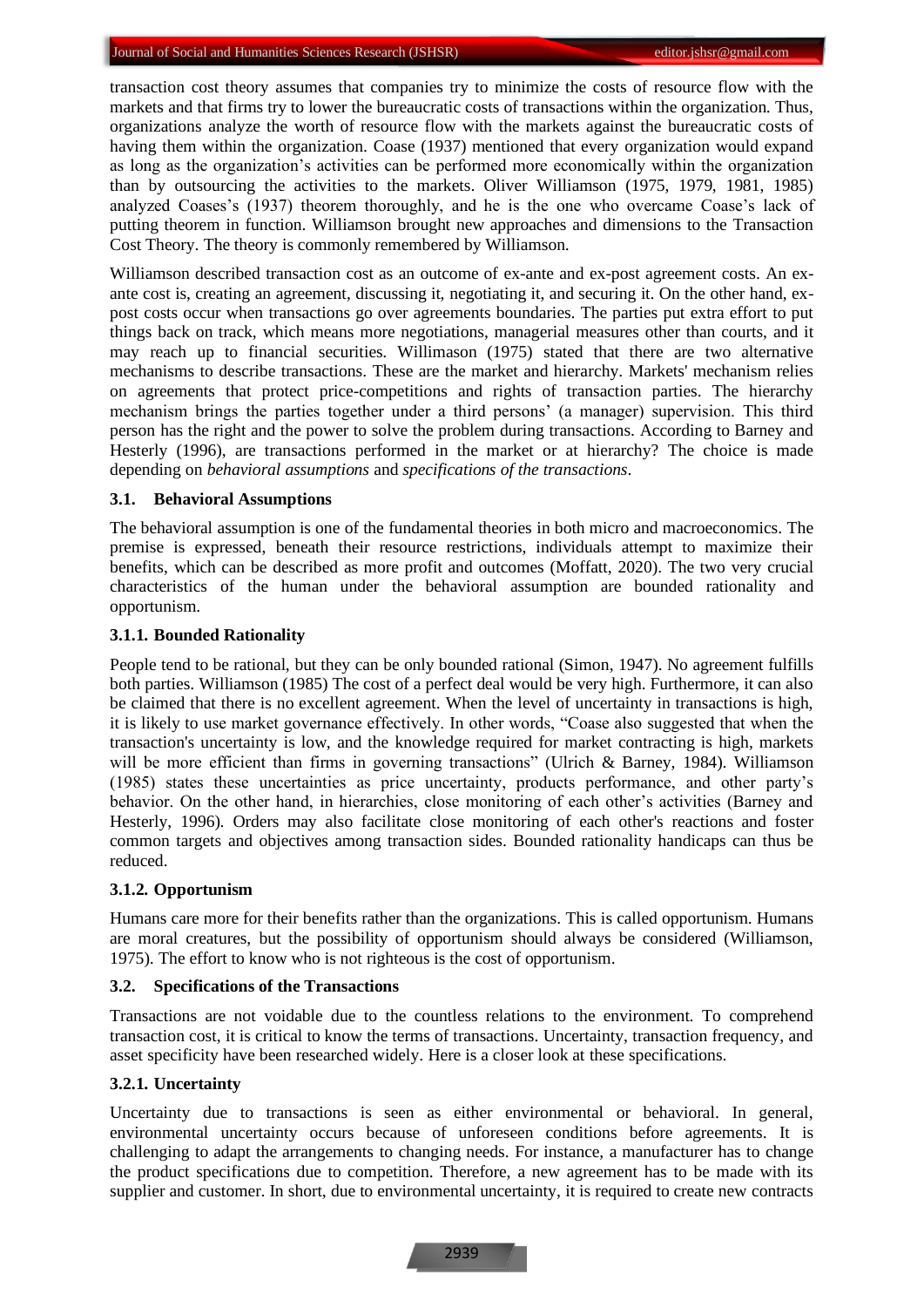(Rindfleisch and Heide, 1997). Price changes, competitions, and product changes, all of these activities will increase transaction costs (Williamson, 1979). Behavioral uncertainty is concerned about the behaviors and acts of the parties after the agreement, such as opportunism (Geyskens et al., 2006).

#### **3.2.2. Transaction Frequency**

According to Williamson (1985), repeating transactions can be cheaper due to the fixed costs of hierarchical governance. This is why when there is high repetition; organizations choose to have hierarchical management. If an organization continuously buys an identical product from the same supplier, this is called a high-frequency transaction. The organization establishes a purchasing department, and the transactions are held within the hierarchy. When an organization continuously buys different types of products from other suppliers, then the frequency of the transaction will be low. Still, the number of transaction will be high. Therefore, every single procurement channel will require an agreement, and so different conditions will occur. This will also cause an increase in the transaction cost.

# **3.2.3. Asset Specificity**

Some transactions require specific investments such as location (being close to some of the raw material), Special Asset Specificity (special equipment and software and Human Resource Specificity) (particular trained human source). According to Williamson (1981), in the case of asset specificity, it is essential to choose either hierarchies or markets. Both parties can experience a 'locked in' problem due to the nature of the transaction. These kinds of situations require more precise identification of parties and long-term relations. Thus, hierarchies can be chosen.

| <b>ASSET</b>       | <b>UNCERTAINTY</b>                              |                                                                            |                                                                           |  |  |  |  |  |  |
|--------------------|-------------------------------------------------|----------------------------------------------------------------------------|---------------------------------------------------------------------------|--|--|--|--|--|--|
| <b>SPECIFICITY</b> | Low                                             | Medium                                                                     | High                                                                      |  |  |  |  |  |  |
| Low                | Market (governance through<br>price mechanism)  | Market (governance through<br>price mechanism)                             | Market (governance through<br>price mechanism)                            |  |  |  |  |  |  |
| Medium             | Hybrid Forms (governance)<br>through contracts) | Vertical integration or hybrid<br>forms (governance through<br>contracts)  | Vertical integration or hybrid<br>forms (governance through<br>contracts) |  |  |  |  |  |  |
| High               | Hybrid Forms (governance)<br>through contracts) | Vertical integration or hybrid<br>forms (governance through)<br>contracts) | Vertical Integration                                                      |  |  |  |  |  |  |

|  | Table 2: Forms of Governance - Uncertainty versus Asset Specificity |  |  |  |
|--|---------------------------------------------------------------------|--|--|--|
|  |                                                                     |  |  |  |

**Source**: Zylbersztajn, D. (2000). Conceitos gerais, evolução e apresentação do sistema agroindustrial. *Economia e gestão dos negócios agroalimentares. São Paulo: Pioneira*, 1-21.

# **3.3. Vertical Integration and Multi Divisional Form**

When a company controls more than one stage of supply chain management, it is called vertical integration. If an organization makes integration with a supplier, that is called backward integration. If an organization integrates with a customer, wholesaler, retailer, or distribution company, it is called forward integration.

The multi-divisional form is also called an M-type. According to Chandler, executive officers make strategic decisions, and division managers make operational decisions. Williamson (1985) drew attention to Chandler's (1962) work called "Strategy and Structure," and after his work, American companies started using M-type structures. Williamson (1985) stated that M-type facilities got popular among American companies due to bounded rationality and opportunism. A typical M-Type system distinguishes strategic and executive decisions. When an organization has divisions, it is easy to control each department, and each department has a better chance to demonstrate its performance with more explicit goals (Barney and Hesterly, 1996).

#### **3.4. Criticism on Transaction Cost Theory**

Barney and Hesterly (1996) categorized common criticism on TCT under three significant aspects; the first one is theory mainly focuses on reducing transaction costs. To have long-term success, a specific investment is required for a particular transaction. It was second, dismissing the extra charges due to establishing an integration (Perrow, 1996). Lastly, ignoring social relations while governing economic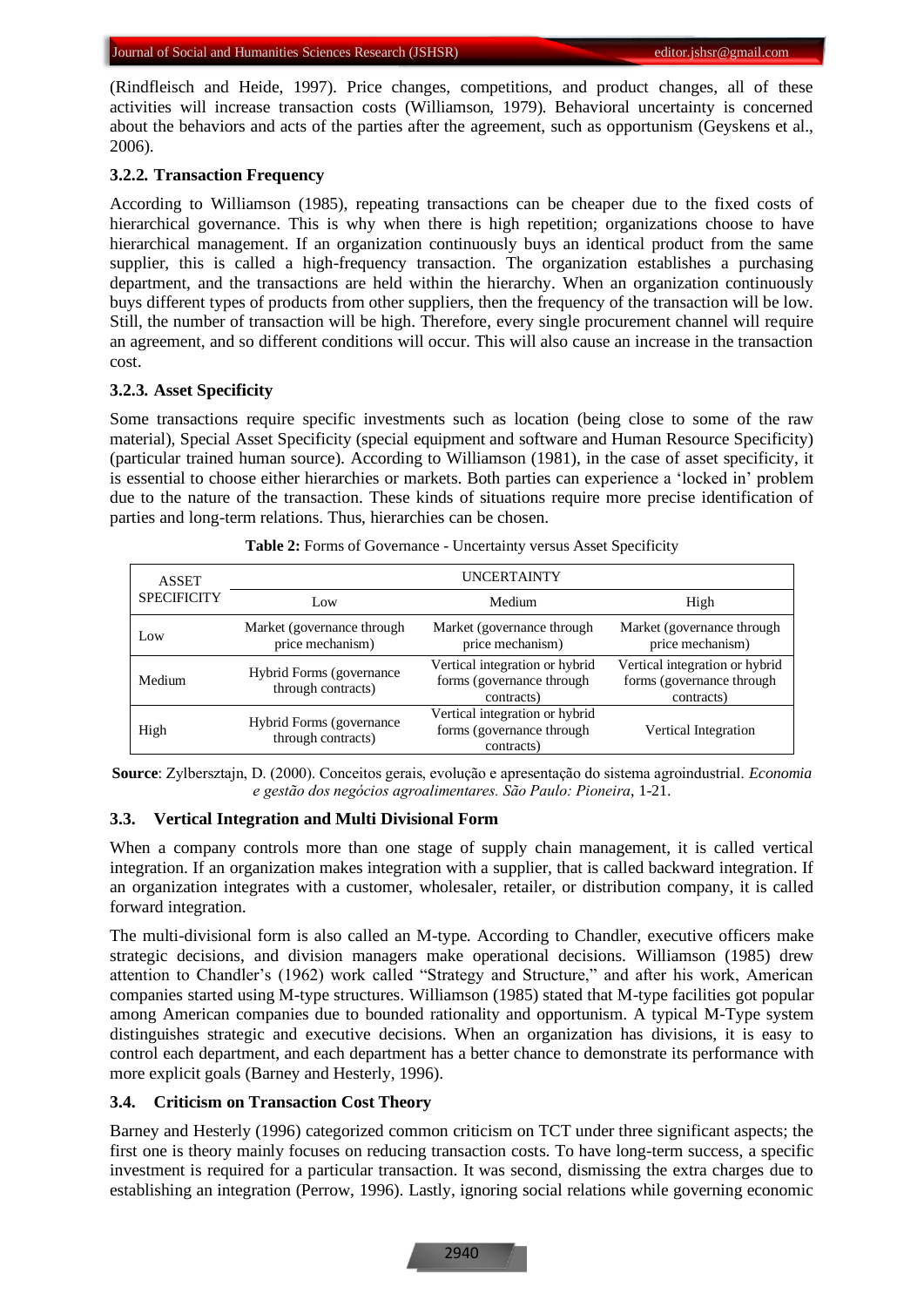transactions. According to Granovetter (1985), social ties and trust factors that create social links are overlooked.

Long-term investment and plans bring better success to the organization. TCT focuses primarily on short-term instant transaction costs and their possible adverse effects on the organizations. Unfortunately, while governing economic transactions, the social parameters of organizations have been dismissed. To reduce transaction costs in a short period, organizations set very rational controlling methods. These methods may create mistrust issues in employees, which may lead to further complications. Thus, transactions cost can increase. It can be observed that the topic is more related to psychological studies. It has severe effects on organizational theory fields starting from the beginning of the studies. Both RDT and TCTs' perspective social relations and trust issues need to be discussed further, and more field research and empirical studies must be done.

This article focuses on criticism of RDT in the light of TC from a perspective about trust. Organizational theory is a discipline that consists of many perspectives on firms. Two prominent and popular perspectives are Resource Dependency and Transaction Costs. These two theories are very critical to the survival of organizations. As shown in Table 3 and Table 4, the number of companies established and terminated is enormous. Every year, more than fifty thousand companies are established; however, one-fourth of them are terminated. In other words, every year, around fifteen thousand companies cannot survive to have a more profound looking at organizations and to understand both theories, different views are required. Also, different opinions will bring a better linkage between perspectives. This article focuses on the idea of social relations and trust factors that are commonly overlooked. One of the very critical survival criteria is managing the uncertainty of the environment.

|      | Jan.  | Feb.  | <b>March</b> | <b>April</b> | May  | June | July  | Aug. | Sept. | Oct.  | Nov. | Dec. | Total  |
|------|-------|-------|--------------|--------------|------|------|-------|------|-------|-------|------|------|--------|
| 2010 | 5003  | 4230  | 5055         | 4466         | 4072 | 4327 | 3979  | 4369 | 3848  | 4284  | 3400 | 4938 | 51971  |
| 2011 | 6090  | 5000  | 5276         | 4777         | 6090 | 4857 | 4024  | 3825 | 3679  | 4413  | 3603 | 4467 | 56101  |
| 2012 | 5328  | 3894  | 3663         | 3272         | 3250 | 3083 | 2581  | 2393 | 2680  | 3065  | 3416 | 3139 | 39764  |
| 2013 | 4238  | 4310  | 4538         | 4576         | 4475 | 4000 | 4064  | 3082 | 4061  | 3533  | 4715 | 4351 | 49943  |
| 2014 | 5916  | 4771  | 5026         | 4959         | 4768 | 4851 | 4394  | 4067 | 5206  | 4397  | 4974 | 5386 | 58715  |
| 2015 | 6471  | 5509  | 6092         | 6022         | 5635 | 5896 | 4760  | 5027 | 5275  | 5201  | 5519 | 6215 | 67622  |
| 2016 | 6894  | 6364  | 7117         | 5860         | 5422 | 5571 | 3136  | 4533 | 3745  | 5362  | 5592 | 4885 | 64481  |
| 2017 | 6275  | 5617  | 6146         | 6447         | 6250 | 6039 | 5269  | 6674 | 5105  | 6992  | 6971 | 5998 | 73783  |
| 2018 | 9631  | 7167  | 7580         | 8563         | 8297 | 5599 | 6871  | 5536 | 6394  | 7160  | 7110 | 6441 | 86349  |
| 2019 | 8637  | 6772  | 7151         | 6789         | 6798 | 4641 | 7301  | 5390 | 7805  | 8464  | 7833 | 7952 | 85533  |
| 2020 | 10591 | 9287  | 8425         | 2878         | 3479 | 9719 | 10394 | 9496 | 10764 | 10419 | 8782 | 8560 | 102794 |
| 2021 | 11428 | 10001 | 11034        | 8707         | 4542 | 9680 | 6847  | 8900 | 10316 | 9463  |      |      | 90918  |

**Table 3:** Companies Established in Turkey (2010-2021)

#### **Source**: Url-1

**Table 4:** Companies Terminated in Turkey (2010-2021)

|      | Jan. | Feb. | <b>March</b> | April | May  | June | July | Aug. | Sept. | Oct. | Nov. | Dec. | <b>Total</b> |
|------|------|------|--------------|-------|------|------|------|------|-------|------|------|------|--------------|
| 2010 | 1942 | 1064 | 989          | 912   | 822  | 1145 | 1085 | 874  | 869   | 897  | 755  | 2088 | 13442        |
| 2011 | 2111 | 984  | 1009         | 1144  | 1206 | 1403 | 1185 | 1085 | 909   | 1048 | 912  | 1995 | 14991        |
| 2012 | 2449 | 1094 | 869          | 882   | 1123 | 1311 | 1505 | 1034 | 932   | 1176 | 1282 | 2406 | 16063        |
| 2013 | 3113 | 1186 | 1123         | 1093  | 1184 | 1203 | 1548 | 1038 | 1117  | 1022 | 1163 | 2610 | 17400        |
| 2014 | 2892 | 1181 | 1073         | 937   | 968  | 1120 | 1136 | 874  | 995   | 1002 | 1083 | 2561 | 15822        |
| 2015 | 2734 | 1091 | 1000         | 992   | 712  | 980  | 1053 | 760  | 774   | 755  | 811  | 2039 | 13701        |
| 2016 | 2178 | 867  | 780          | 691   | 581  | 878  | 602  | 689  | 903   | 1096 | 1167 | 1896 | 12328        |
| 2017 | 2142 | 815  | 720          | 810   | 861  | 1112 | 1211 | 1313 | 951   | 1375 | 1228 | 2163 | 14701        |
| 2018 | 2417 | 682  | 780          | 623   | 652  | 752  | 1017 | 954  | 1183  | 1235 | 1112 | 2186 | 13593        |
| 2019 | 2092 | 665  | 693          | 776   | 946  | 756  | 1213 | 1011 | 1233  | 1272 | 1103 | 2290 | 14050        |
| 2020 | 2292 | 865  | 821          | 427   | 517  | 1130 | 1514 | 1305 | 1582  | 1331 | 986  | 3179 | 15949        |
| 2021 | 958  | 775  | 1015         | 1017  | 563  | 1269 | 1141 | 1442 | 1687  | 1599 |      |      | 11466        |

**Source**: Url-1

2941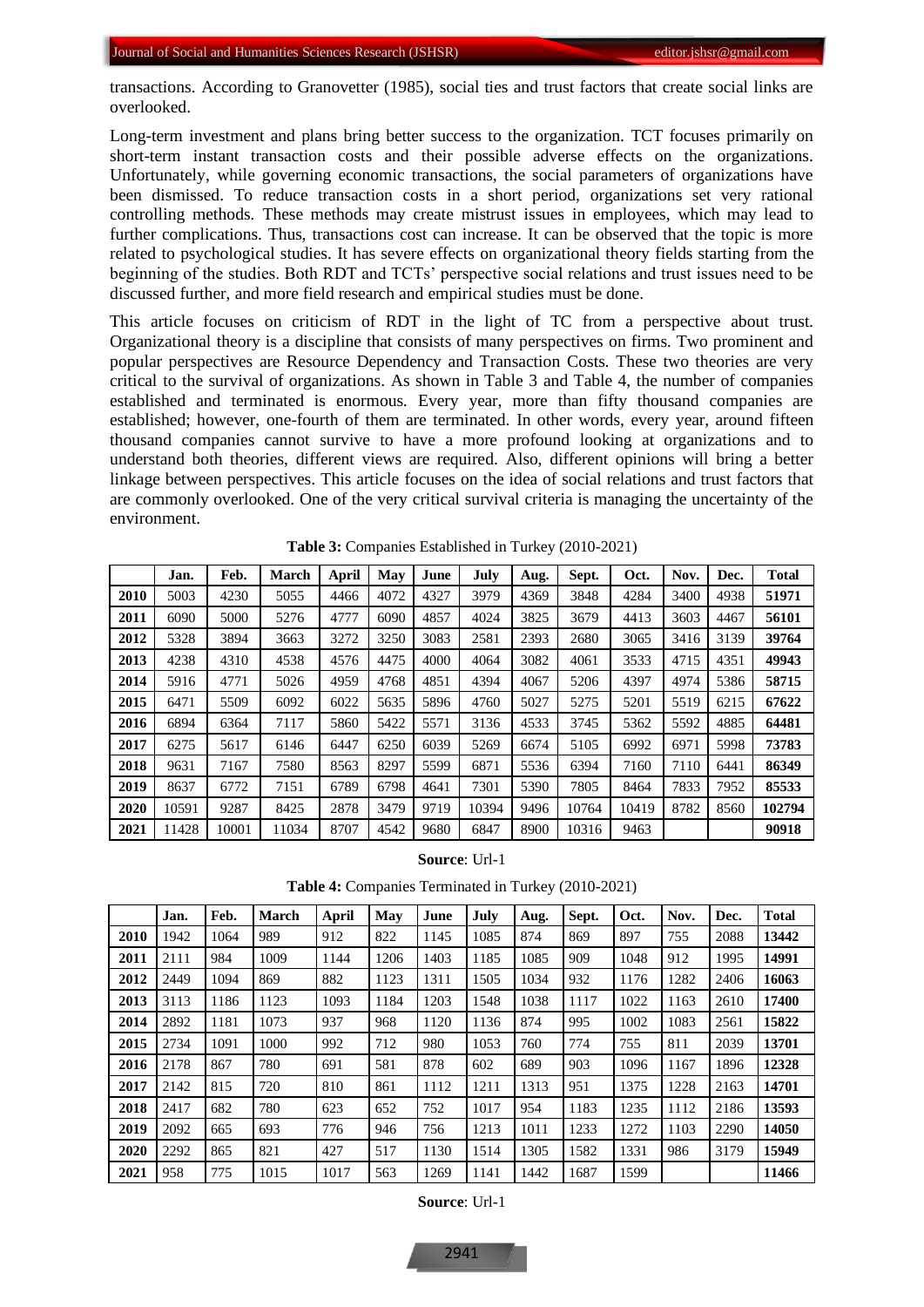To survive longer, organizations need to reduce uncertainty in markets. While doing so, reducing transaction costs is a crucial factor. Reducing tension in the flow of resources required is also a critical factor in an organization's survival. We want to stay more in the market to create more value for the organization and its environment. However, the whole system forces us towards death and disorder as it happens in the entire world. This is commonly called entropy. To fight against it, organizations have to use reverse entropy.

In some cases, the fight against entropy is helpless. While trying to reduce uncertainty, we may end up having more handicaps. Since the uncertainty is not avoidable, managing it efficiently is critical. Managing the uncertainty by eliminating human, cultural, and ethical factors is taking us nowhere.

Due to harsh economic conditions, companies are dismissing the trust factor. To reach goals, quicker organizations may overlook mid and long-term relations and investments. This creates more materialistic operations. However, taking the matter by an only materialistic approach is causing a more negative economic impact. In other words, to increase the gross margin and net profit, organizations seek excessive alternative channels. In the beginning, it seems to be working organizations start saving money. Creating more suppliers for a particular need maybe a peace of mind activity. Still, in reality, all these activities can leave the organizations empty-handed at the end of the day. Organizations want to be more powerful, more rooted to increase the organizations' survival and lifespan.

The success of resource dependence theory has been a problem to some extent. The idea that organizations are constrained and affected by their environments and attempt to manage resource dependencies has become almost so widely accepted that it is not being explored and tested as thoroughly as it should be (Pfeffer & Salancik, 2003). There is never perfect control of the environment and transaction cost control. Every organization and every structure needs unique solutions for their needs. Different views and especially views of social relations and trust are critical.

#### **3.5. Creating Power Imbalance**

To comprehend an organization's behavior, you must first understand the context of that behavior, i.e., the organization's ecology (Prefer & Salancik, 1978). RDT recognizes the impact of external factors on organizational behavior, and managers can take steps to reduce environmental uncertainty and dependence, despite being constrained by their context. The concept of power, control over vital resources, is at the heart of these actions (Ulrich & Barney, 1984). Organizations often try to increase their power over others while attempting to reduce others' power over them" (Hillman et al., 2009). When a company has a significant product or service available to its customers, when asked at a very competitive price with excellent after-sales service under acceptable payment terms, that company will quickly create a power imbalance over its customers. Another way of creating a power imbalance would be being a scarce supplier of a particular service product due to location, investment size, know-how, and political forces.

As a primary goal of all companies, they use power imbalance to make more money. Companies use their power imbalance to control the environment. The very critical point while using the power imbalance is customers should not feel that their supplier has power over them. Because once that feeling is there, then customers feel uncomfortable and start to seek alternatives. Make sure that every product and service can be substituted unless there is a governmental limitation. And keep in mind that also governments and political parties do change. If a company does not use its power imbalance to make money while allowing its customers to make money, then that power imbalance disturbance will evoke from the customers' side. Once customers start realizing the abuse of the situation, they will then seek alternative suppliers. Even if a customer feels the power imbalance, if the supplier believes in a win-win philosophy, seeking alternative suppliers would only increase its transaction costs.

One good supplier, meaning a supplier that believes in win-win philosophy and never abuses the power imbalance. Which is the ideal way of doing business? If one is bothered by the idea of one supplier because the main idea in today's business life is "one supplier is a suicide," then for the sake of the "If something happens," approach drives a customer to look for alternatives. When the customer finds the option, they need to try it once, and thus they start giving them business, then the transaction cost increases. While testing a new supplier, the purchasing from the old supplier goes down when a company goes down with them, and they may not be keeping the same competitive prices. Which means another cost is around the corner? It is always understood that if the old supplier treats the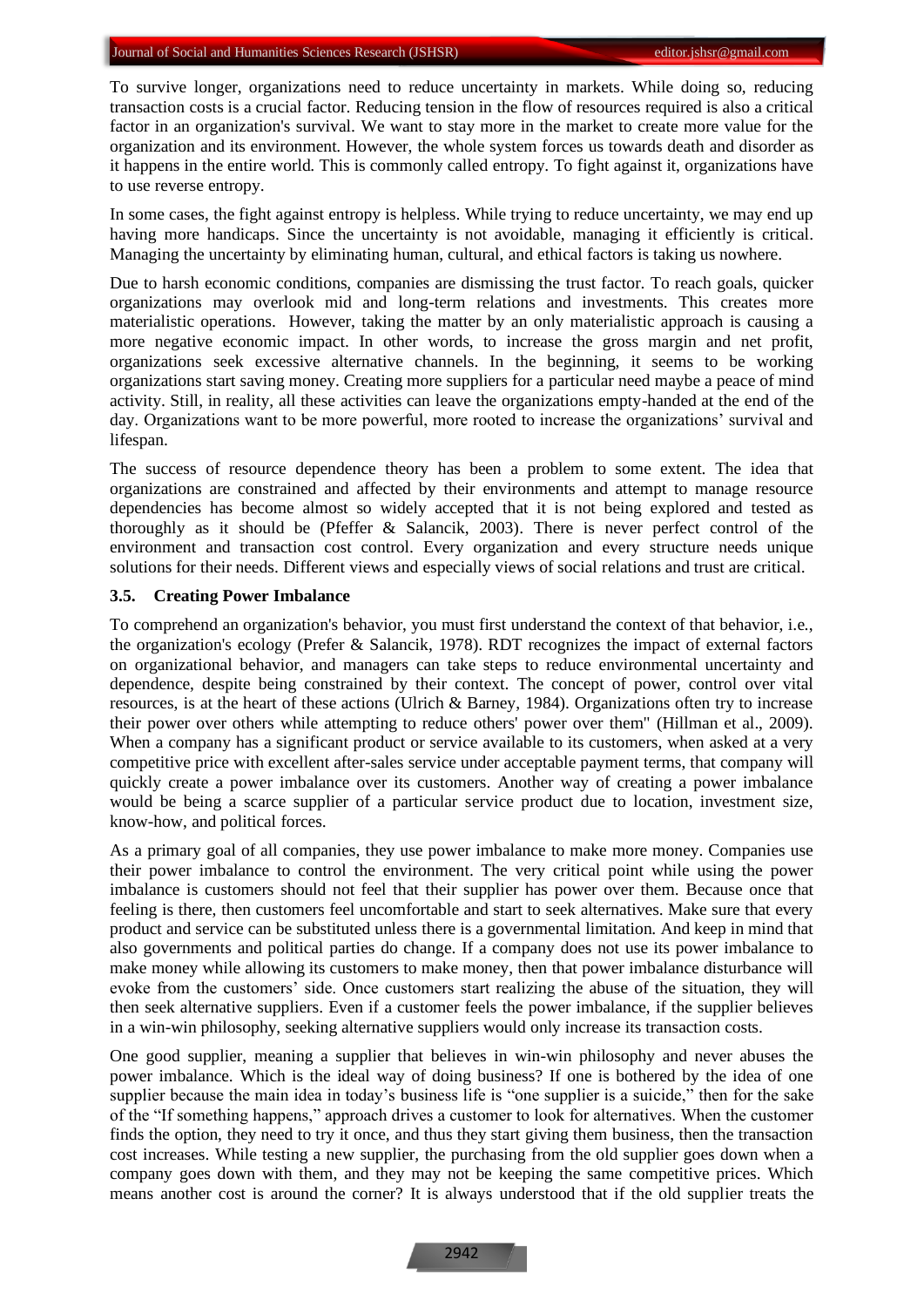customer fairly, it will harm the customers' company. Keeping the relations with the one good supplier on an acceptable level is a crucial point. Routine meetings, sharing short, mid, and long-term goals, sharing feelings of walking and growing together are vital. After this win-win philosophy, joint ventures or mergers and acquisitions are discussed, which are the key to the power balance between companies. The best solution for resource dependency is joint ventures, mergers, and acquisitions, which researchers have widely discussed over the years. The number of joint ventures over the years is increasing. In most cases, partnerships work successfully. Some stock market companies buy shares from each other to secure their dependency over each other. The very typical real-time example for this is the case of IBM's purchase of 12 percent of Intel's stocks. Some disadvantages can be discussed over this kind of vertical integration, such as a transaction cost of view. Another way of securing the imbalance instead of acquiring a firm company prefer to issue more than one license. Thus, having two or three licensed suppliers would ensure the imbalance and reduce the costs. But again, this can be used for high-tech patented products, which is rarely done.

Some of the suppliers do not give the feeling that customers are dependent on them. Even when they are strongly dependent on them, it can be argued whether if these suppliers cause fewer transaction costs or not. For instance, technological suppliers such as Microsoft products, Google applications, accounting software, some engineering software can be listed at a glance. Customers never think that they are strongly dependent on these suppliers. One can imagine what would happen if one of these suppliers stopped their service to a company or doubled the price from one year to another. These suppliers have a muscular power imbalance. Some of them have no alternative at all. However, they never misuse their power over their customers. Can this be the reason why they do not have competitors? In other words, they manage the power imbalance so well that nobody tries to find an alternative, and no choice is created. All of these also stimulate transaction costs in a positive direction. A good example can be technology suppliers. Price is exemplary service is right one time a year very fixed agreement. It is very critical to find suppliers that are not abusing the power imbalance. And being such a supplier to the customers is a very crucial approach for a successful operation. Organizations record every misuse of power imbalance. This memory always triggers the feelings on the dependent side to look for alternatives. In business life, there is always an alternative if it is looked for.

Gaining power through political activities and support is very helpful in the short term and very dangerous in the long term. Also, in the short term, it has a meager transaction cost. However, it never lasts for long; politics often change. Organizations should never be dependent on political support. If there is an opportunity to gain political power, organizations should gain only a small percentage of their income. Otherwise, when politics change, an organization may lose most of its income. This will increase its transaction costs rapidly. While recovering from the loss, the company will lose a lot of power. In some cases, the loss is never compensated for, and companies go for downsizing; in some cases, they stop their activity.

The main idea of an organization is to establish a power imbalance over other organizations. Once an organization creates power over others, the dependence on others becomes high. The more costcontrolled transaction, the more beneficial for the organization. Is it working that way? Even if it works that way, is it sustainable? Having control over others is critical, but keeping in mind that if the other feels this control on them, management cannot be sustainable. To some extent, success ruins everything, and RDT's success has also been a problem. Perfect dependence also brings a lot of complications. The human side of perfect dependence, meaning having complete control or trying to have it on one's environment, creates minor problems, leading to significant issues.

# **4. CONCLUSION**

Surviving is the primary goal of all organizations. Dependency is unavoidable. Controlling power imbalance is very critical for survival. Also, it has a direct impact on the transactional costs of organizations. While RDT and TCT focus on organizational survival, many critical points have been dismissed or overlooked. The corporate relations perspective needs to be more involved in both theories. Social factors and trust are both create environmental resilience if organizations spare enough focus. This resilience is required more than overdue to uncertainty is being the most significant threat for organizations. The world is experiencing its most crowded times while the consumption rate is exceptionally high. We consume our resources carelessly. Mainly amid pandemic and endemic diseases occur more than ever, and black swan events also happen more frequently. Volatility has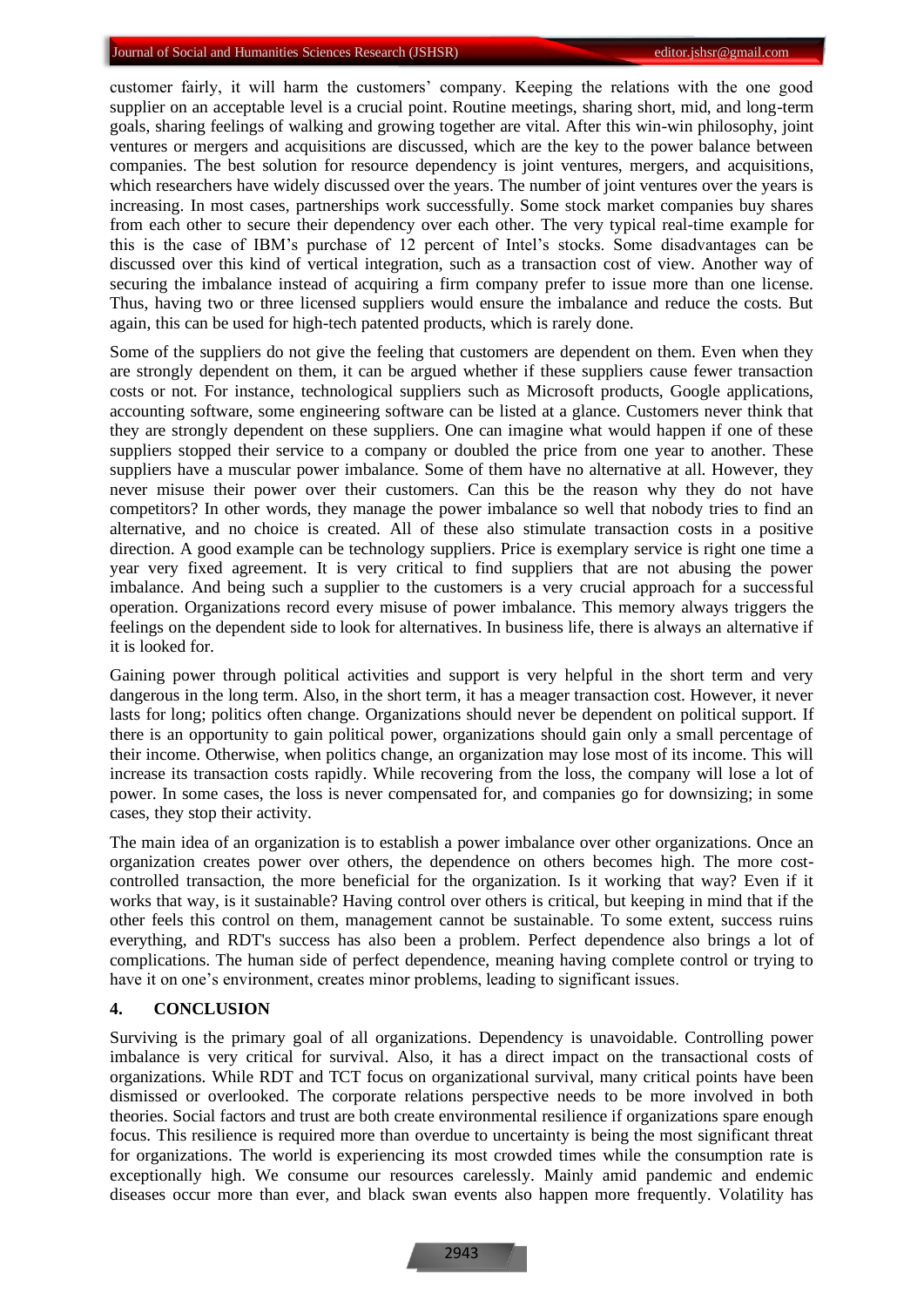never been this much. On the other hand, the new generation workforce is now more and more part of our organizations, which is a further uncertainty for the organization. Adapting our organizations to this new generation workforce requires more sources. In short, the environment is always and will always be uncertain. Trying to minimize uncertainty is a must for survival but knowing the effort we need to spend to reduce the tension is critical. Further field works and empirical studies can help us understand the behavior of coordinating the imbalance in the environment with acceptable levels of transaction costs.

#### **REFERENCES**

- BARNEY, J. & HESTERLY, W. (1996). Organizational Economics: Understanding the Relationship between Organizations and Economic Analysis. S. Clegg, C. Hardy & W. Nord (Eds.), *Handbook of Organization Studies.* London: Sage.
- CHANDLER, A. (1962). *Strategy and Structure.* Cambridge: MIT *Press.*
- COASE, R. H. (1937). The Nature of the Firm. *Economica*, *4*(16), 386-405.
- DAVIS, G. F. & COBB, J. A. (2010). Resource Dependence Theory: Past and Future, *Stanford's Organization Theory Renaissance, 1970–2000*.
- DAVIS, G. F. & POWELL, W. W. (1992). *Organization-Environment Relations*. Handbook of Industrial and Organizational Psychology, *3*, 315-375.
- DEMERS, C. (2007). *Organizational Change Theories: A Synthesis*. Sage.
- DONALDSON, L. (1995). *American Anti-Management Theories of Organization: A Critique of Paradigm Proliferation*. New York: Cambridge University Press.
- GEYSKENS, I., STEENKAMP, J. & KUMAR, N. (2006). Make, Buy, or Ally: A Transaction Cost Theory Meta-analysis. *Academy of Management Journal*, *49*, 519-543.
- GRANOVETTER, M. (1985). Economic Action and Social Structure: The Problem of Embeddedness. *American Journal of Sociology, 91,* 481-510*.*
- HILLMAN, A. J., WITHERS, M. C. & COLLINS, B. J. (2009). Resource Dependence Theory: A Review. *Journal of Management*, *35*(6), 1404-1427.
- JONES, G. R. (2010) *Organizational Theory. Design, arid Change: Text and Cases.* Upper Saddle River, NJ: Pearson Prentice Hall.
- JOHNSON, B. L. (1995). *Resource Dependence Theory: A Political Economy Model of Organizations.* University of Utah, Educational Resource: Salt Lake City, USA.
- MEZNAR, M. B. & NIGH, D. (1995). "Buffer or Bridge? Environmental or Organizational Determinants of Public Affairs Activities in American Firms". *Academy of Management Journal, 38*(4), 975-996.
- MINISTRY OF TRADE, (2021), https://trade.gov.tr/, (Retrieved at November 2021).
- MOFFATT, M. (2020, August 27). The Basic Assumptions of Economics. Retrieved from https://www.thoughtco.com/basic-behavioral-assumptions-of-economics-1147609.
- NIENHÜSER, W. (2008). Resource dependence theory-How well does it explain behavior of organizations? *Management Revue*, 9-32.
- PERROW, C. (1986). *Complex Organizations: A Critical Essay.* New York: McGraw-Hill.
- PFEFFER, J. & SALANCIK, G. R. (1978), *The External Control of Organizations: A Resource Dependence Perspective*. New York: Harper & Row.
- PFEFFER, J. & SALANCIK, G. R. (2003). *The External Control of Organizations: A Resource Dependence Perspective (classic edition).* Stanford, CA: Stanford University Press.
- PFEFFER, J. (2005). Developing Resource Dependence Theory: How Theory is affected by its Environment. K. G. Smith & M. A. Hitt (Editör), *Great Minds in Management*, New York, NY: Oxford University Press.